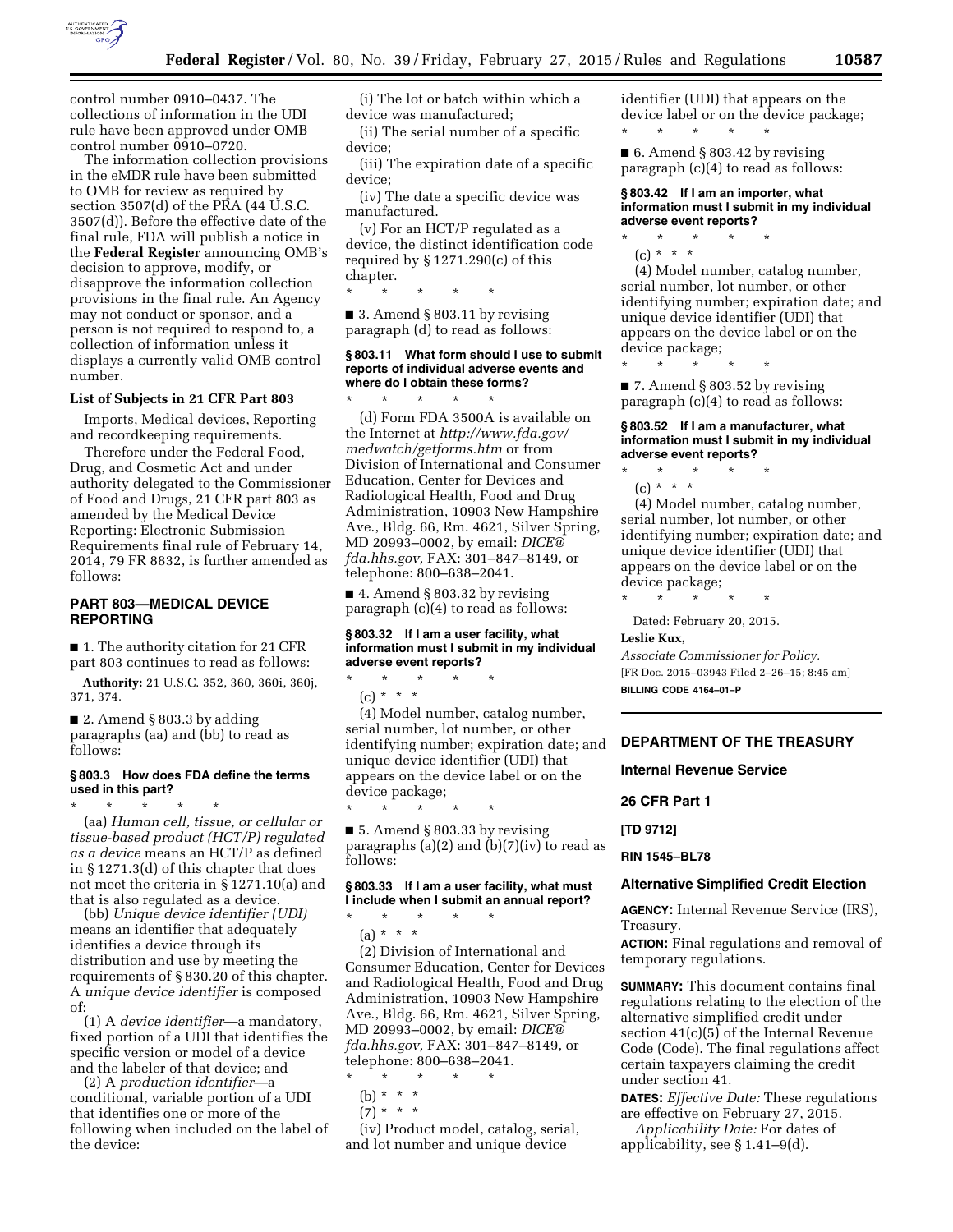**FOR FURTHER INFORMATION CONTACT:**  David Selig (202) 317–4137 (not a tollfree number).

### **SUPPLEMENTARY INFORMATION:**

# **Background**

This document amends 26 CFR part 1 to provide rules relating to the time and manner of electing the alternative simplified credit (ASC) under section 41(c)(5) of the Internal Revenue Code (Code).

Section 41(a) provides an incremental tax credit for increasing research activities (research credit) based on a percentage of a taxpayer's qualified research expenses above a base amount. A taxpayer can apply the rules and credit rate percentages under section 41(a)(1) to calculate the credit (commonly referred to as the regular credit) or a taxpayer can make an election to apply the ASC rules and credit rate percentages under section 41(c)(5) to calculate the credit. Section 41(c)(5)(C) provides that an ASC election under section 41(c)(5) applies to the taxable year for which it is made and all succeeding taxable years unless revoked with the consent of the Secretary.

On June 10, 2011, the Treasury Department and the IRS published final regulations (TD 9528) (2011 Final Regulations) in the **Federal Register** (76 FR 33994) relating to the election and calculation of the ASC. Section 1.41– 9(b)(2) provides that a taxpayer makes an election under section  $41(c)(5)$  by completing the portion of Form 6765, ''Credit for Increasing Research Activities,'' (or successor form) relating to the ASC election, and attaching the completed form to the taxpayer's timely filed (including extensions) original return for the taxable year to which the election applies. Section 1.41–9(b)(2) also provides that a taxpayer may not make an election under section 41(c)(5) on an amended return and that an extension of time to make an election under section 41(c)(5) will not be granted under § 301.9100–3.

Following the publication of the 2011 Final Regulations, the Treasury Department and the IRS received requests to amend the regulations to allow taxpayers to make an ASC election on an amended return. The requests explained that the burden of substantiating expenditures and costs for the base period under the regular credit can be costly, time-consuming, and difficult, and suggested that taxpayers often need additional time to determine whether to claim the regular credit or the ASC.

On June 3, 2014, the Treasury Department and the IRS published a notice of proposed rulemaking by crossreference to temporary regulations (REG–133495–13) in the **Federal Register** (79 FR 31892), and final and temporary regulations (TD 9666) (the Temporary Regulations) in the **Federal Register** (79 FR 31863). The final regulations removed the rule in § 1.41– 9(b)(2) that prohibited a taxpayer from making an ASC election for a tax year on an amended return. In its place, the Temporary Regulations provided a rule allowing a taxpayer to make an ASC election for a tax year on an amended return if the taxpayer had not previously claimed a section 41 credit for that tax year on an original or amended return. In addition, the Temporary Regulations provided that a taxpayer that is a member of a controlled group in a tax year may not make an election under section  $41(c)(5)$  for that tax year on an amended return if any member of the controlled group for that year claimed the research credit using a method other than the ASC on an original or amended return.

Written and electronic comments responding to the proposed regulations were received. No requests for a public hearing were made and no public hearing was held. After consideration of all the comments, the proposed regulations are adopted as revised by this Treasury decision.

# **Summary of Comments and Explanation of Provisions**

### *Interaction With Section 280C Elections*

A commenter requested clarification regarding whether a section 280C(c)(3) election made for a taxable year on line 17 of Form 6765, Credit For Increasing Research Activities, where no amount of regular credit is claimed, will be viewed by the IRS as a claim of the section 41(a)(1) credit and preclude an ASC election from being made on an amended return for that taxable year. Section 280(c)(3) allows a taxpayer to make an annual irrevocable election to claim a reduced research credit rather than reducing the section 174 deduction, as required by section  $280(c)(1)$ . A section  $280C(c)(3)$  election must be made on an original return. If a taxpayer is undecided whether to claim the regular credit for a taxable year but wants to preserve the operative effect of the section 280C(c)(3) election for that taxable year, then the taxpayer will make the section 280C(c)(3) election on line 17 of Form 6765, but leave the remaining section of the form blank. A section 280C(c)(3) election on line 17 of Form 6765 made in a taxable year does not, in and of itself, constitute a credit claim under section 41(a)(1),

and accordingly does not preclude a taxpayer from making an ASC election on an amended return for that taxable year.

## *Section 9100 Relief*

One commenter requested that the final regulations allow an extension of time to make an election under section 41(c)(5) under § 301.9100–3. Under § 301.9100–3(c), the Commissioner will grant a reasonable extension of time to make a regulatory election only when the interests of the Government will not be prejudiced by the granting of relief. Under § 301.9100–3(c)(1)(ii), the interests of the Government are ordinarily prejudiced if the taxable year in which the regulatory election should have been made or any taxable years that would have been affected by the election had it been timely made are closed by the period of limitations on assessment under section 6501(a) before the taxpayer's receipt of a ruling granting relief under this section. Because the final regulations allow a taxpayer to amend its return to make the ASC election in a taxable year that is not closed by the period of limitations for assessment under section 6501(a) if no credit under section 41(a)(1) was claimed in the prior taxable year on an original or amended return, an extension of time under § 301.9100–3 to make the ASC election is not necessary during this period. An extension of time to make an ASC election in a taxable year closed by the period of limitations on assessment under section 6501(a) ordinarily prejudices the interests of the government. See section 301.9100– 3(c)(1)(ii). Accordingly, the final regulations retain the rule that an extension of time to make an election under section 41(c)(5) will not be granted under § 301.9100–3.

## *Period for Making an ASC Election*

One commenter requested that the final regulations provide that a taxpayer may make an ASC election for an earlier, closed tax year on a later year's return in which a research credit from that closed year is reported on a carryforward schedule, or actually used as a credit against tax, so long as no intervening amended return claiming a research credit for that tax year using a different method has been claimed. The Temporary Regulations only permitted a taxpayer to elect the ASC on an amended return for taxable years ending before June 3, 2014, (the effective/ applicability date of those regulations) if the taxpayer makes the election before the period of limitations for assessment of tax has expired for that year. The rule in the Temporary Regulations provided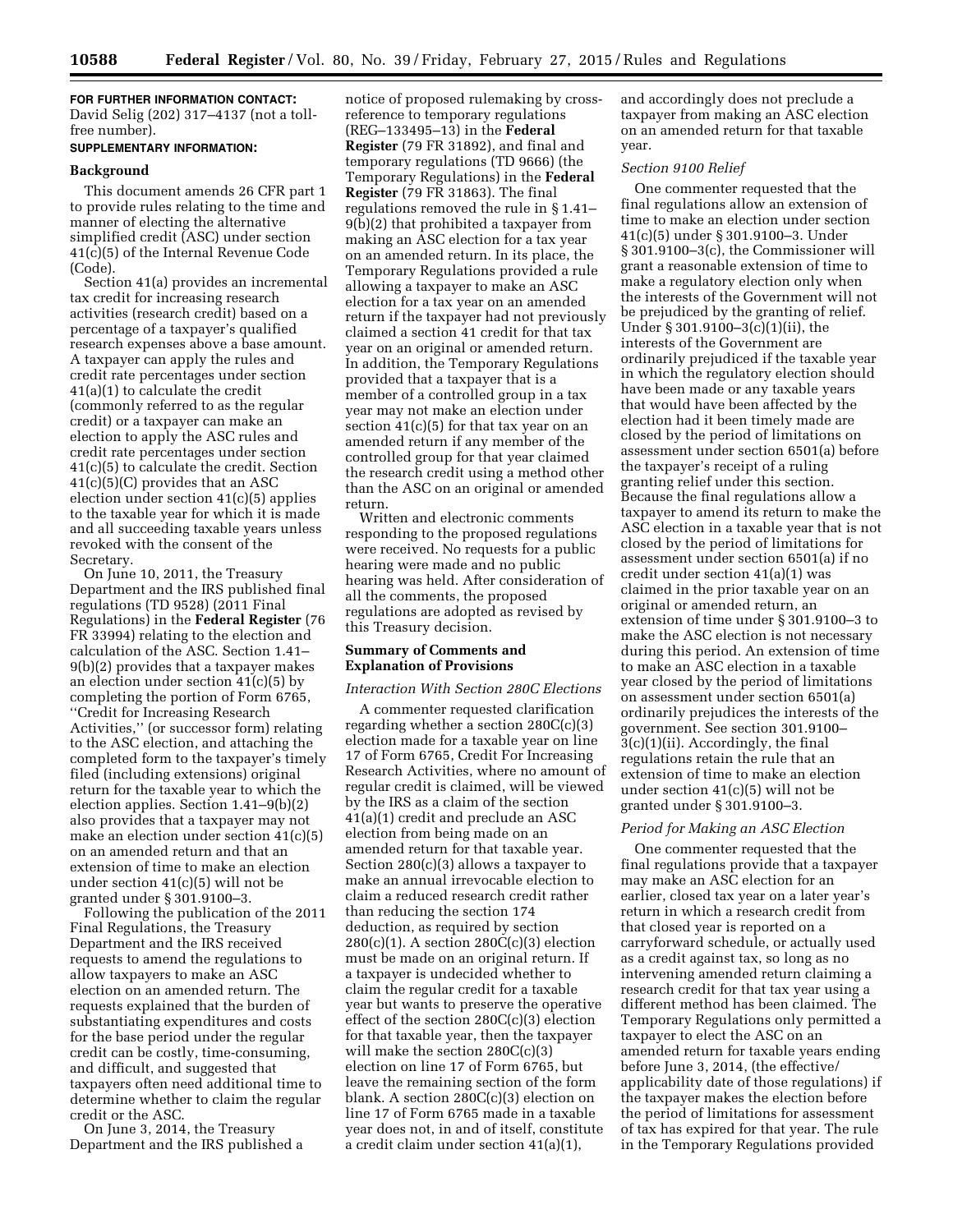a reasonable time period for taxpayers to determine whether or not to make an ASC election with respect to a prior, open tax year. To permit a taxpayer to make an ASC election for a tax year in which the period of limitations for assessment of tax has expired has the practical effect of permitting the taxpayer to make an ASC election on a return that cannot be amended. Therefore, these final regulations do not adopt this suggested modification.

One commenter requested that these final regulations provide that an ASC election can be made on an amended return for a tax year so long as the period for making a refund claim under section 6511 has not expired for that tax year, even in cases where the statute of limitations on assessment under section 6501 is closed. These final regulations retain the rule of the Temporary Regulations that a taxpayer must make an ASC election on an amended return before the statute of limitations on assessment under section 6501(a) is closed. The general period under the statute of limitations on assessment under section 6501(a), which is three years after the tax return is filed, provides a reasonable time for taxpayers to file an ASC election on an amended return, and a reasonable time for the IRS to examine the amended return. This rule also preserves the integrity the of the rule in the final regulations providing that an extension of time to make an election under section 41(c)(5) will not be granted under § 301.9100–3. Under § 301.9100–3, the interests of the government are ordinarily prejudiced if the taxable year in which a regulatory election should have been made or any taxable years that would have been affected by the election had it been timely made are closed by the period of limitations on assessment under section 6501(a) before the taxpayer's receipt of a ruling granting relief under § 301.9100. This requirement is mitigated by the fact that the period of limitations on assessment may be extended by agreement of the IRS and the taxpayer. For clarity, the language found in the effective date of the Temporary Regulations referencing the period of limitations for assessment of tax is added to the text of the final regulations under § 1.41–9(b)(2) relating to the time and manner of making the ASC election.

## *Controlled Group ASC Elections*

One commenter requested that the final regulations modify the rules for controlled group ASC elections under § 1.41–9(b)(4), under which only the designated member of a controlled group may make or revoke an ASC

election. Revising those rules is beyond the scope of these regulations. Therefore, the final regulations do not amend § 1.41–9(b)(4).

## *Modification of the Election Rule*

One commenter requested that these final regulations amend the rule in the Temporary Regulations that allows a taxpayer to make an ASC election for a tax year on an amended return only if the taxpayer has not previously claimed the section 41 credit on its original return or an amended return for that tax year to clarify that the previously claimed section 41 credit is determined under section 41(a)(1), and not under sections  $41(a)(2)$  or  $(3)$ . The commenter stated that the ASC is an alternative method to the regular credit under section 41(a)(1), and whether a taxpayer elects the ASC or claims the regular credit does not impact the determination of the credits allowable under sections 41(a)(2) and 41(a)(3). This approach is consistent with the language of section 41(c)(5)(A) and § 1.41–9(a), which specifically reference section 41(a)(1). Accordingly, the final regulations provide that a taxpayer may make an ASC election for a tax year on an amended return only if the taxpayer has not previously claimed the section 41(a)(1) credit on its original return or an amended return for that tax year.

### *Effect on Other Documents*

The Temporary Regulations are obsolete for taxable years beginning on or after February 27, 2015.

### **Special Analyses**

It has been determined that this Treasury decision is not a significant regulatory action as defined in Executive Order 12866, as supplemented by Executive Order 13563. Therefore, a regulatory assessment is not required. It also has been determined that section 553(b) of the Administrative Procedure Act (5 U.S.C. chapter 5) does not apply to these regulations. It is hereby certified that the collection of information in these regulations will not have a significant economic impact on a substantial number of small entities. Although a substantial number of small entities may make an ASC election on an amended return pursuant to these regulations, the economic impact of any collection burden on these entities relating to this election is minimal because the regulations will result in a benefit to taxpayers by providing additional time for taxpayer to calculate and elect the ASC. Accordingly, a regulatory flexibility analysis under the Regulatory Flexibility Act (5 U.S.C. chapter 6) is

not required. Pursuant to section 7805(f) of the Code, these regulations have been submitted to the Chief Counsel for Advocacy of the Small Business Administration for comment on their impact on small business.

### **Drafting Information**

The principal author of these regulations is David Selig, Office of the Associate Chief Counsel (Passthroughs and Special Industries). However, other personnel from the IRS and the Treasury Department participated in their development.

#### **List of Subjects in 26 CFR Part 1**

Income taxes, Reporting and recordkeeping requirements.

## **Adoption of Amendments to the Regulations**

Accordingly, 26 CFR part 1 is amended as follows:

## **PART 1—INCOME TAXES**

■ **Paragraph 1.** The authority citation for part 1 continues to read in part as follows:

**Authority:** 26 U.S.C. 7805 \* \* \*

Section 1.41–9 also issued under 26 U.S.C.  $41(c)(5)(C)$ . \* \* \*

■ Par. 2. Section 1.41-9 is amended by:

■ 1. Revising paragraph (b)(2).

■ 2. Adding a third and fourth sentence to paragraph (d).

The revision and addition read as follows:

### **§ 1.41–9 Alternative simplified credit.**

\* \* \* \* \*

(b) \* \* \*

(2) *Time and manner of election.* A taxpayer makes an election under section 41(c)(5) by completing the portion of Form 6765, ''Credit for Increasing Research Activities,'' (or successor form) relating to the election of the ASC, and attaching the completed form to the taxpayer's timely filed (including extensions) original return for the taxable year to which the election applies. A taxpayer may make an election under section  $41(c)(5)$  for a tax year on an amended return, but only if the taxpayer has not previously claimed a section  $41(a)\overline{(1)}$  credit on its original return or an amended return for that tax year, and only if that tax year is not closed by the period of limitations on assessment under section 6501(a). An extension of time to make an election under section 41(c)(5) will not be granted under § 301.9100–3 of this chapter. A taxpayer that is a member of a controlled group in a tax year may not make an election under section 41(c)(5) for that tax year on an amended return